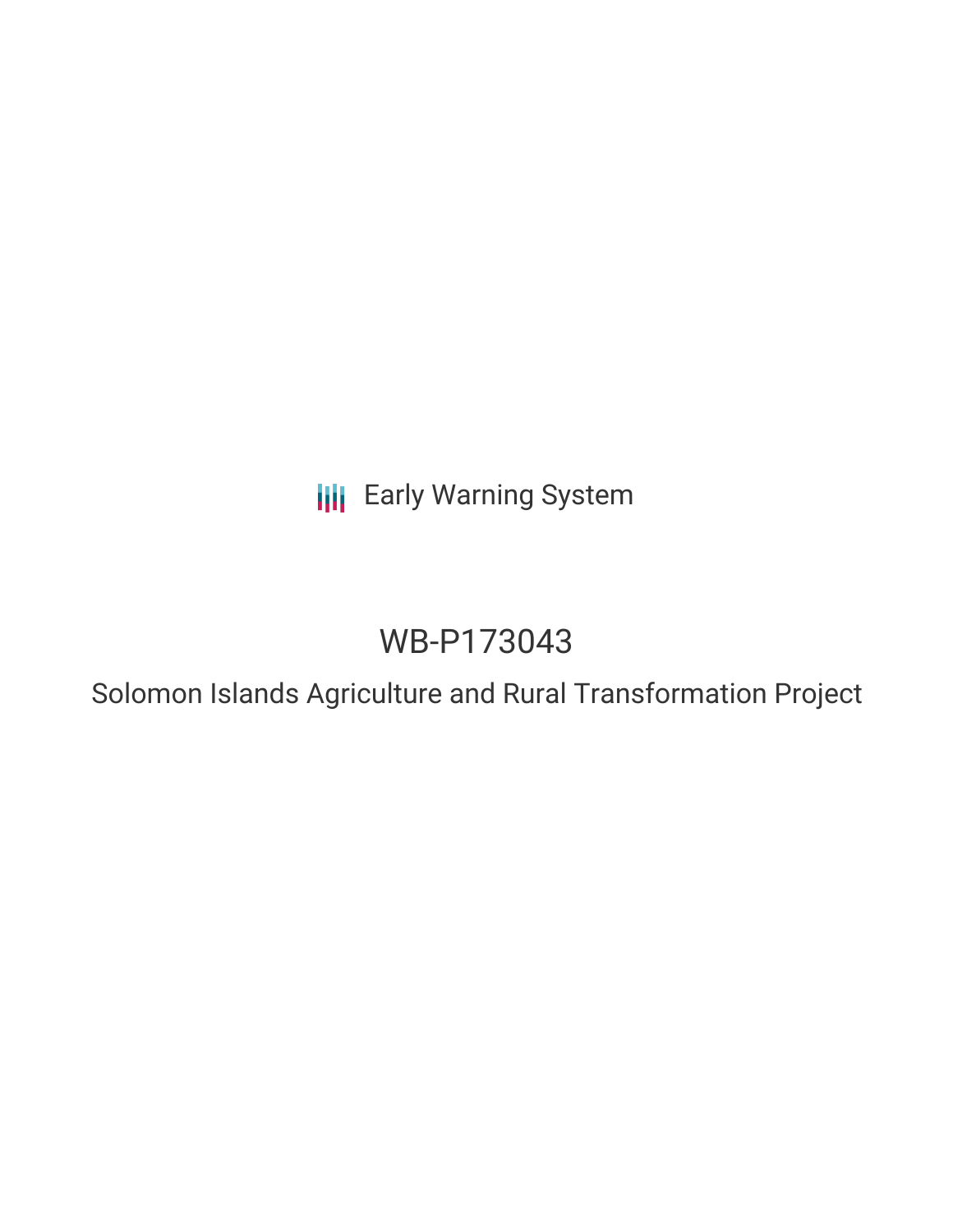

#### **Quick Facts**

Ш

| <b>Countries</b>               | Solomon Islands               |
|--------------------------------|-------------------------------|
| <b>Financial Institutions</b>  | World Bank (WB)               |
| <b>Status</b>                  | Proposed                      |
| <b>Bank Risk Rating</b>        | B                             |
| <b>Voting Date</b>             | 2020-05-21                    |
| <b>Borrower</b>                | Government of Solomon Islands |
| <b>Sectors</b>                 | Agriculture and Forestry      |
| <b>Investment Type(s)</b>      | Grant, Loan                   |
| <b>Investment Amount (USD)</b> | \$15.00 million               |
| <b>Loan Amount (USD)</b>       | $$7.50$ million               |
| <b>Grant Amount (USD)</b>      | \$7.50 million                |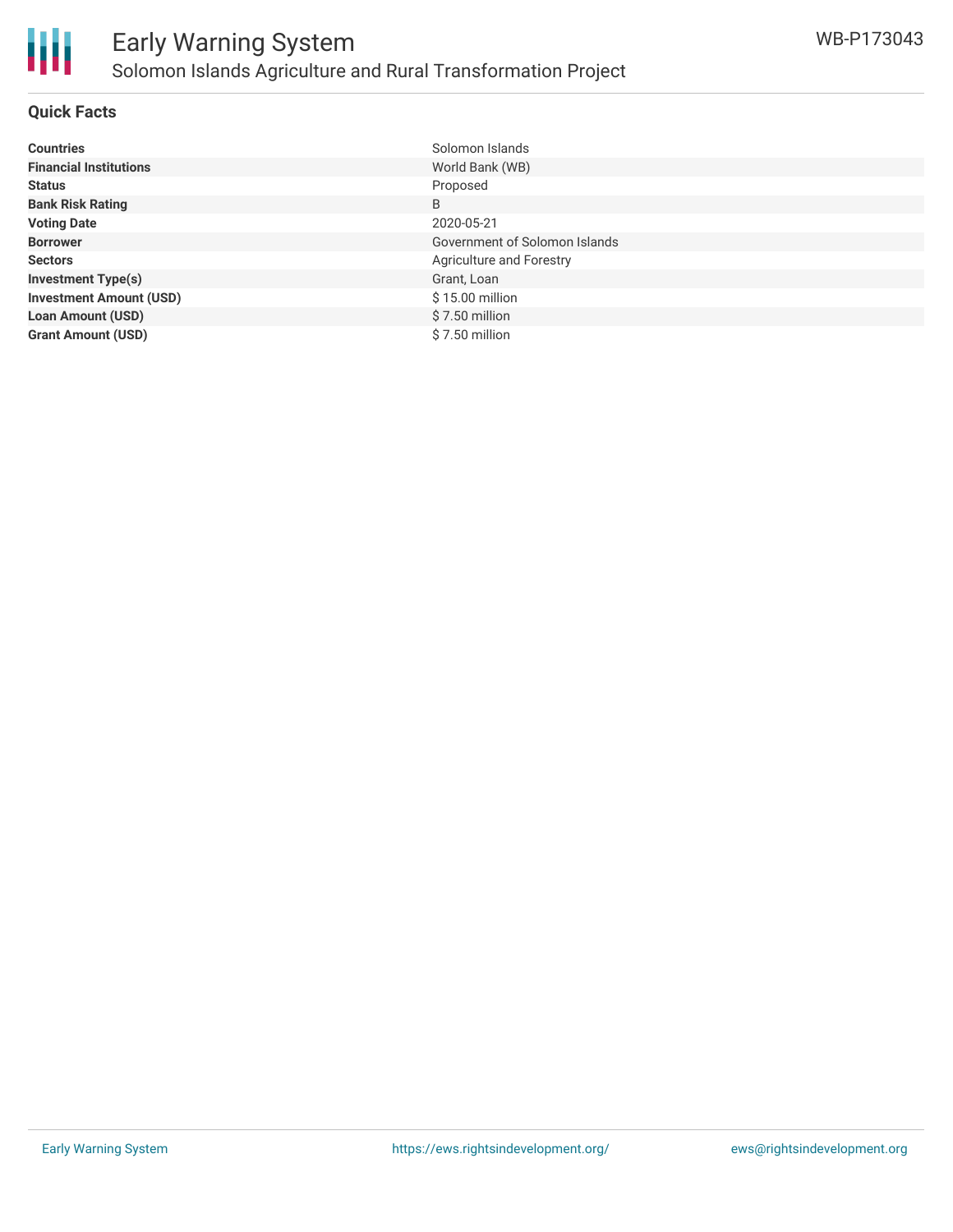

### **Project Description**

According to the bank's documents, the proposed project aims to "improve the livelihoodof smallholder farmers in selected commodities through agribusiness partnerships, its related productive infrastructure and improved extension services."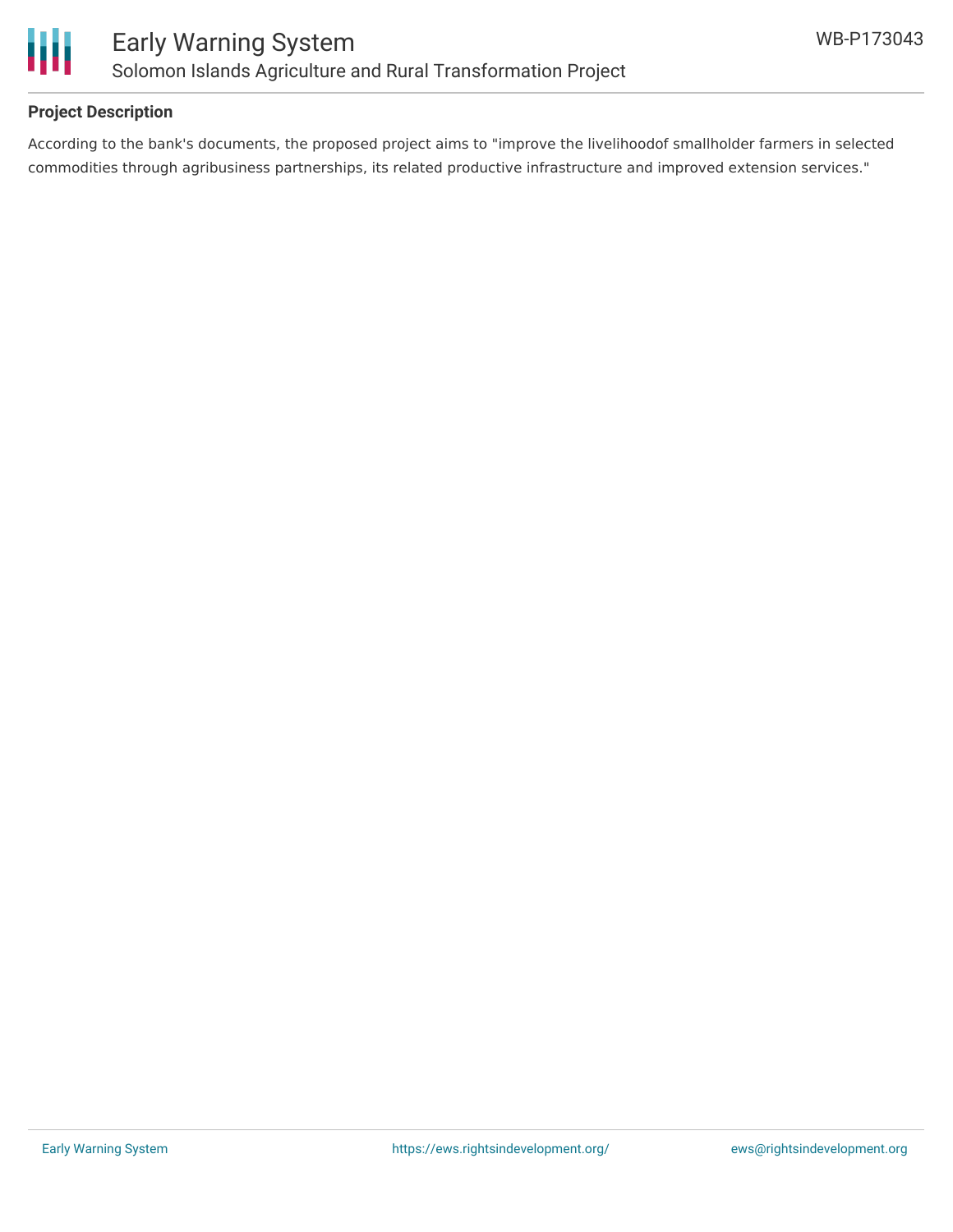

#### **Investment Description**

World Bank (WB)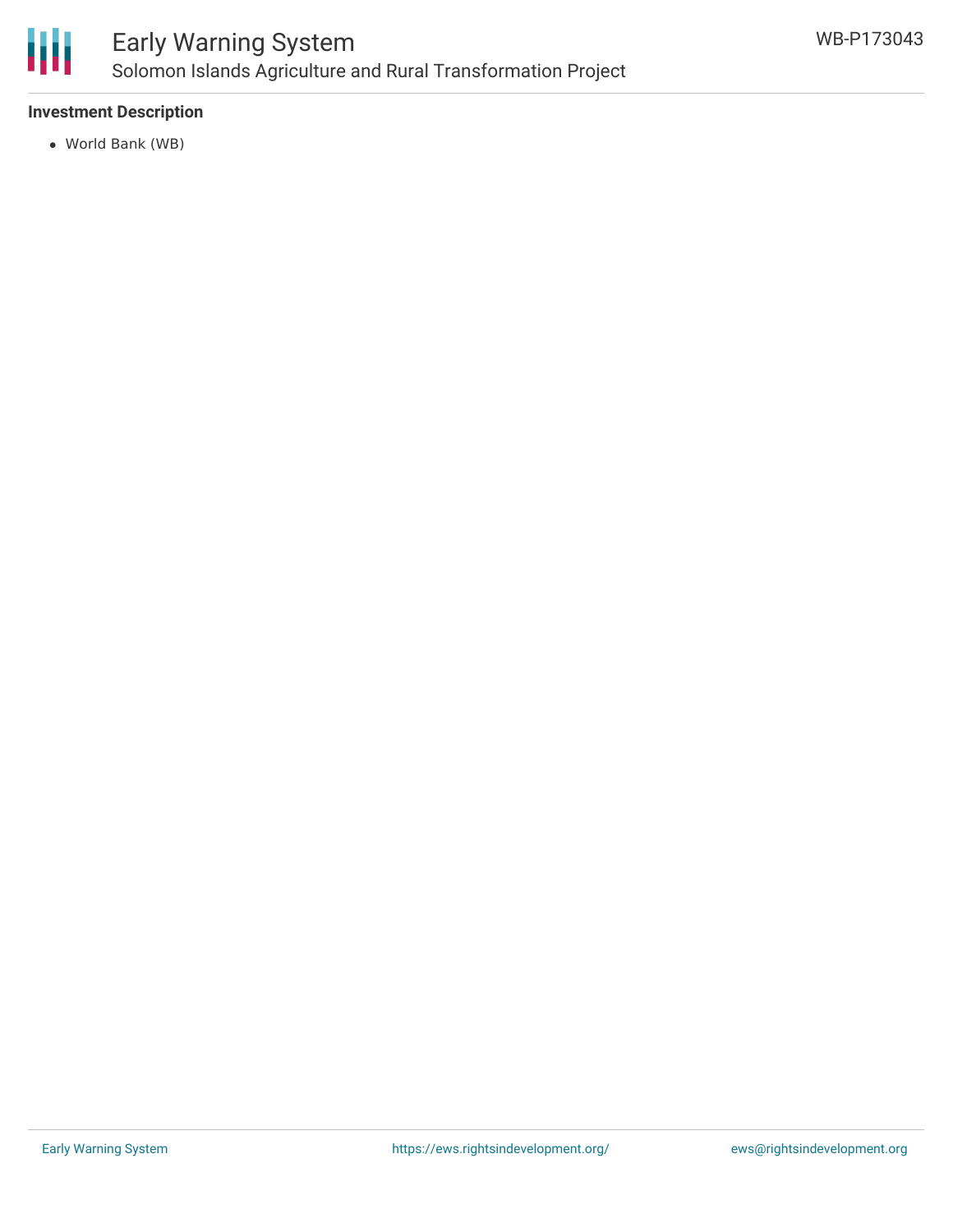

#### **Contact Information**

World Bank Son Thanh Vo, Sr Agricultural Spec.

Borrower/Client/Recipient Ministry of Finance and Treasury McKinnie Dentana, Permanent Secretary [mdentana@mof.gov.sb](mailto:mdentana@mof.gov.sb)

Implementing Agencies Ministry of Agriculture and Livestock Ethel Tebengi Frances, Permanent Secretary Ethel.Frances@sig.gov.sb

#### ACCOUNTABILITY MECHANISM OF WORLD BANK

The World Bank Inspection Panel is the independent complaint mechanism and fact-finding body for people who believe they are likely to be, or have been, adversely affected by a World Bank-financed project. If you submit a complaint to the Inspection Panel, they may investigate to assess whether the World Bank is following its own policies and procedures for preventing harm to people or the environment. You can contact the Inspection Panel or submit a complaint by emailing ipanel@worldbank.org. You can learn more about the Inspection Panel and how to file a complaint at: https://www.inspectionpanel.org.